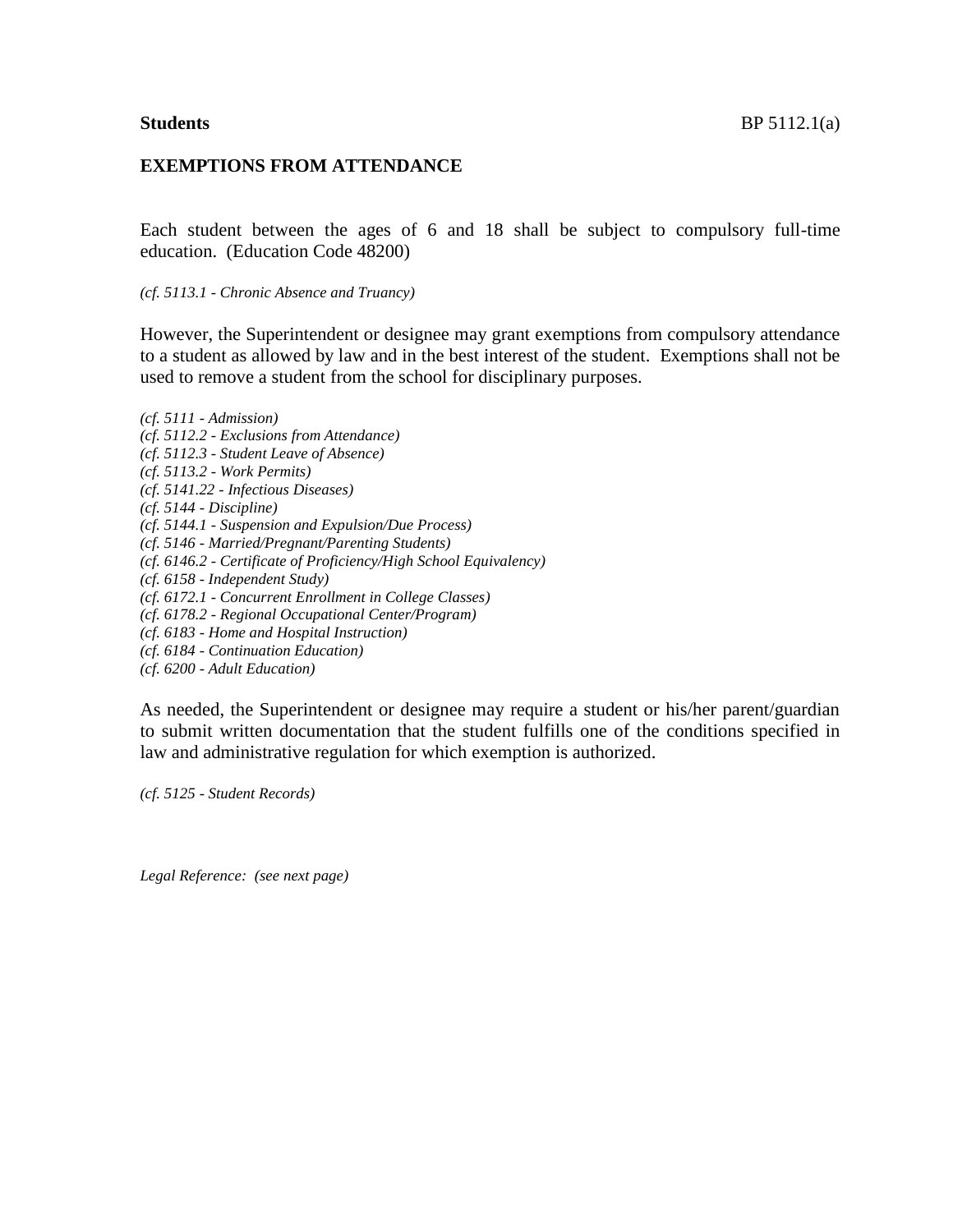# **EXEMPTIONS FROM ATTENDANCE** (continued)

*Legal Reference:*

*EDUCATION CODE 33190 Affidavit by persons conducting private school instruction 46100-46147 Minimum school day 46170 Minimum school day, continuation education 48200-48341 Compulsory education law 48400-48454 Compulsory continuation education 48800-48802 Attendance at community college 49110-49119 Permits to work 49130-49135 Permits to work full time LABOR CODE 1285-1312 Employment of minors 1390-1399 Employment of minors CODE OF REGULATIONS, TITLE 5 11522 Parental consent for exemption based on high school proficiency certificate UNITED STATES CODE, TITLE 20 1681-1688 Title IX, discrimination UNITED STATES CODE, TITLE 29 794 Section 504 of the Rehabilitation Act of 1973 CODE OF FEDERAL REGULATIONS, TITLE 34 106.40 Marital or parental status COURT DECISIONS Thomas v. Atascadero Unified School District, (1987) 662 F.Supp. 342*

*Management Resources:*

*WEB SITES*

*California Department of Education, Attendance Improvement: http://www.cde.ca.gov/ls/ai/*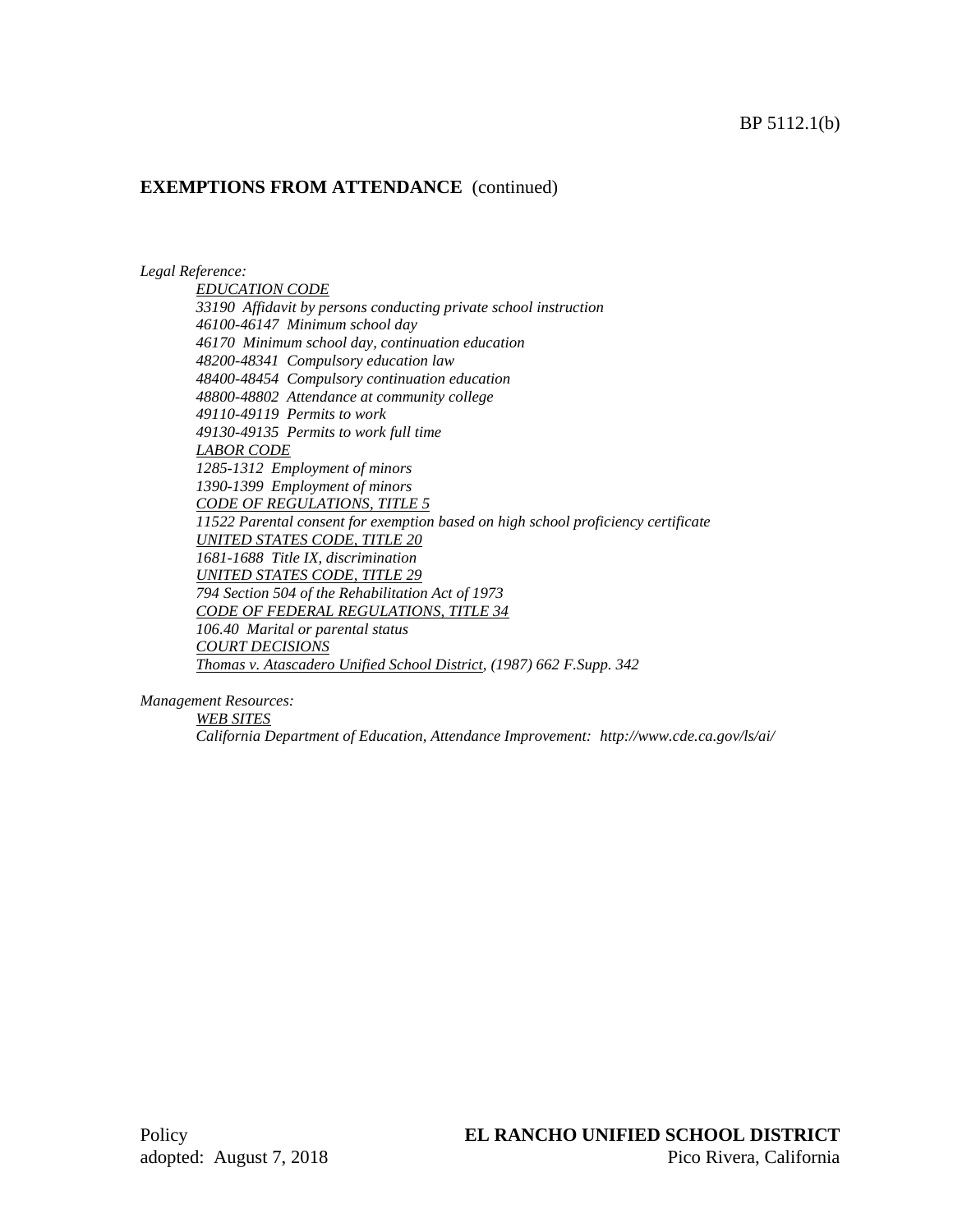## **EXEMPTIONS FROM ATTENDANCE**

### **Exemptions from Regular Education Program**

Requests for exemption from compulsory full-time attendance must include satisfactory evidence of conditions upon which an exemption can be legally justified. A student may be exempted from full-time attendance in the district's regular education program if he/she:

- 1. Is being instructed in a private full-time school and the Superintendent or designee verifies that the private school has filed an affidavit pursuant to Education Code 33190 (Education Code 48222, 48223)
- 2. Is being instructed by a private tutor who holds a valid state credential for the grade taught, provided that the instruction consists of study and recitation for at least three hours a day for 175 days of each calendar year (Education Code 48224)
- 3. Holds a work permit to work temporarily in the entertainment or allied industries (Education Code 48225, 48225.5)
- *(cf. 5113.2 - Work Permits)*
- 4. Holds a work permit and attends part-time classes (Education Code 48230)
- 5. Is between the ages of 12 and 18 and enters a school attendance area from another state within 10 days of the end of the school term, with the exemption applicable for the remainder of the term (Education Code 48231)
- 6. Is at least age 15 and is taking a leave of absence for up to one semester for the purpose of supervised travel, study, training, or work not available to the student under another educational option (Education Code 48232)
- *(cf. 5112.3 - Student Leave of Absence)*
- 7. Attends a community college as a special full-time student on the grounds that he/she would benefit from advanced scholastic or vocational work (Education Code 48800.5)
- *(cf. 6172.1 - Concurrent Enrollment in College Classes)*

#### **Exemptions from Continuation Education**

A student who would otherwise be subject to compulsory continuation education pursuant to Education Code 48400 or 48402 may be exempted if he/she: (Education Code 48410)

1. Has graduated from a public high school maintaining a four-year course above grade 8 or has had an equal amount of education in a private school or from a private tutor